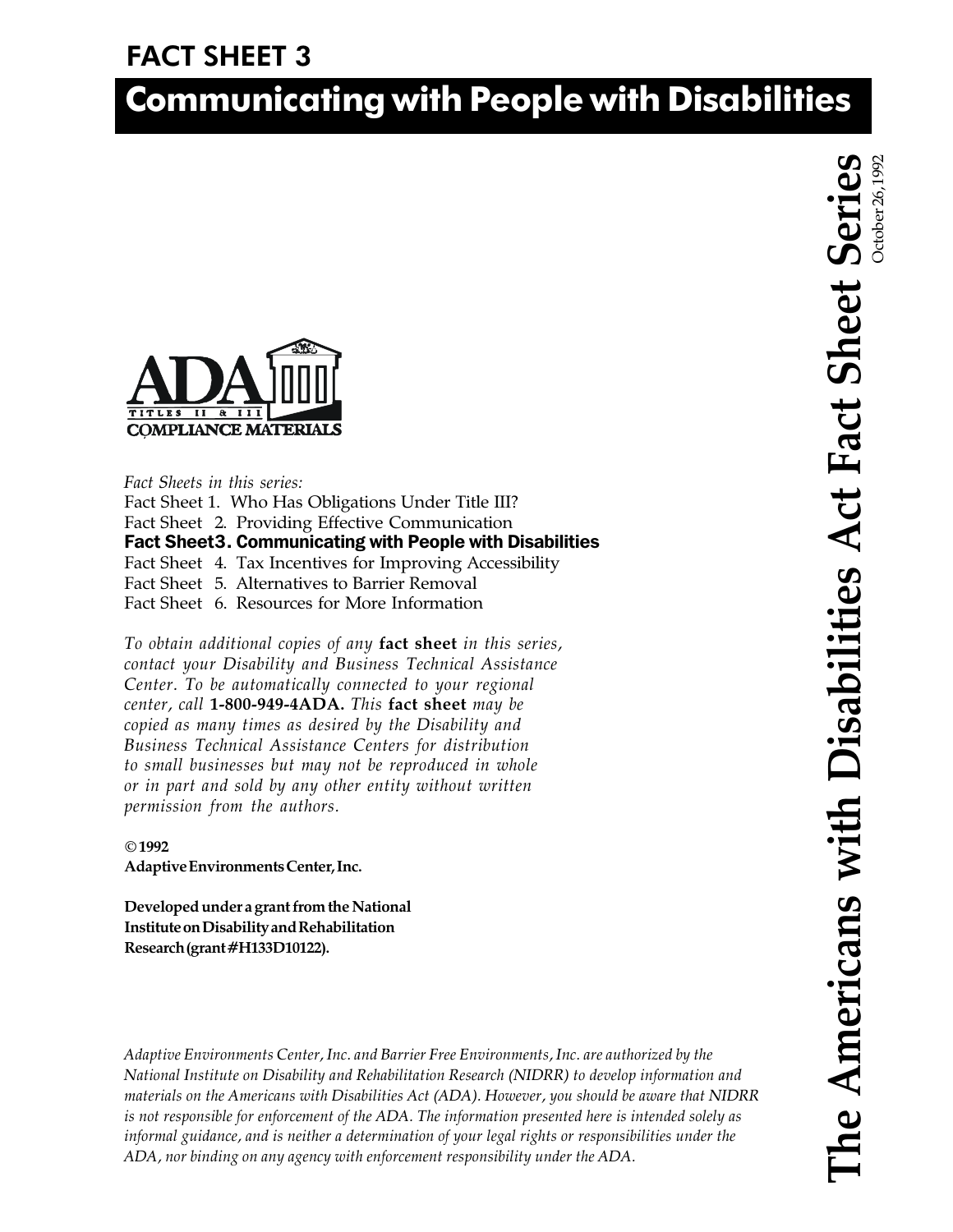## Communicating with People with Disabilities FACT SHEET 3

Employees or customers who have disabilities will feel most comfortable at your place of business if you consider these suggestions for effective communication

#### General Considerations

- Do not be afraid to make a mistake when meeting and communicating with someone with a disability. Try following the suggestions below. Imagine how you would react if you were in similar situations. Keep in mind that a person who has a disability is a person, and, like you, is entitled to the dignity, consideration, respect, and rights you expect for yourself.
- Treat adults as adults. Address people with disabilities by their first names only when extending the same familiarity to all others present. (Never patronize people by patting them on the head or shoulder.)
- Relax. If you don't know what to do, allow the person who has a disability to put you at ease.
- If you offer assistance and the person declines, do not insist. If it is accepted, ask how you can best help, and follow directions. Do not take over.
- If someone with a disability is accompanied by another individual, address the person with a disability directly rather than speaking through the other person.

### "People First" Terminology

- Place the person before the disability. Say "person with a disability" rather than "disabled person."
- Avoid referring to people by the disability they have, i.e., "an epileptic," "blind people." A person is not a condition.

Rather, refer to "a person with epilepsy," or "people who are blind."

People are not "bound" or "confined" to wheelchairs. They use them to increase their mobility and enhance their freedom. It is more accurate to say "wheelchair user" or "person who uses a wheelchair."

#### Physical Disabilities

- Do not make assumptions about what a person can and cannot do. A person with a physical disability is the best judge of his or her own capabilities.
- Do not push a person's wheelchair or grab the arm of someone walking with difficulty, without first asking if you can be of assistance. Personal space includes a person's wheelchair, crutches, or other mobility aid.
- Never move someone's crutches, walker, cane, or other mobility aid without permission.
- When speaking to a person using a wheelchair for more than a few minutes, try to find a seat for yourself so the two of you are at eye level.

#### Visual Disabilities

■ Identify yourself when you approach a person who is blind. If a new person approaches, introduce him or her.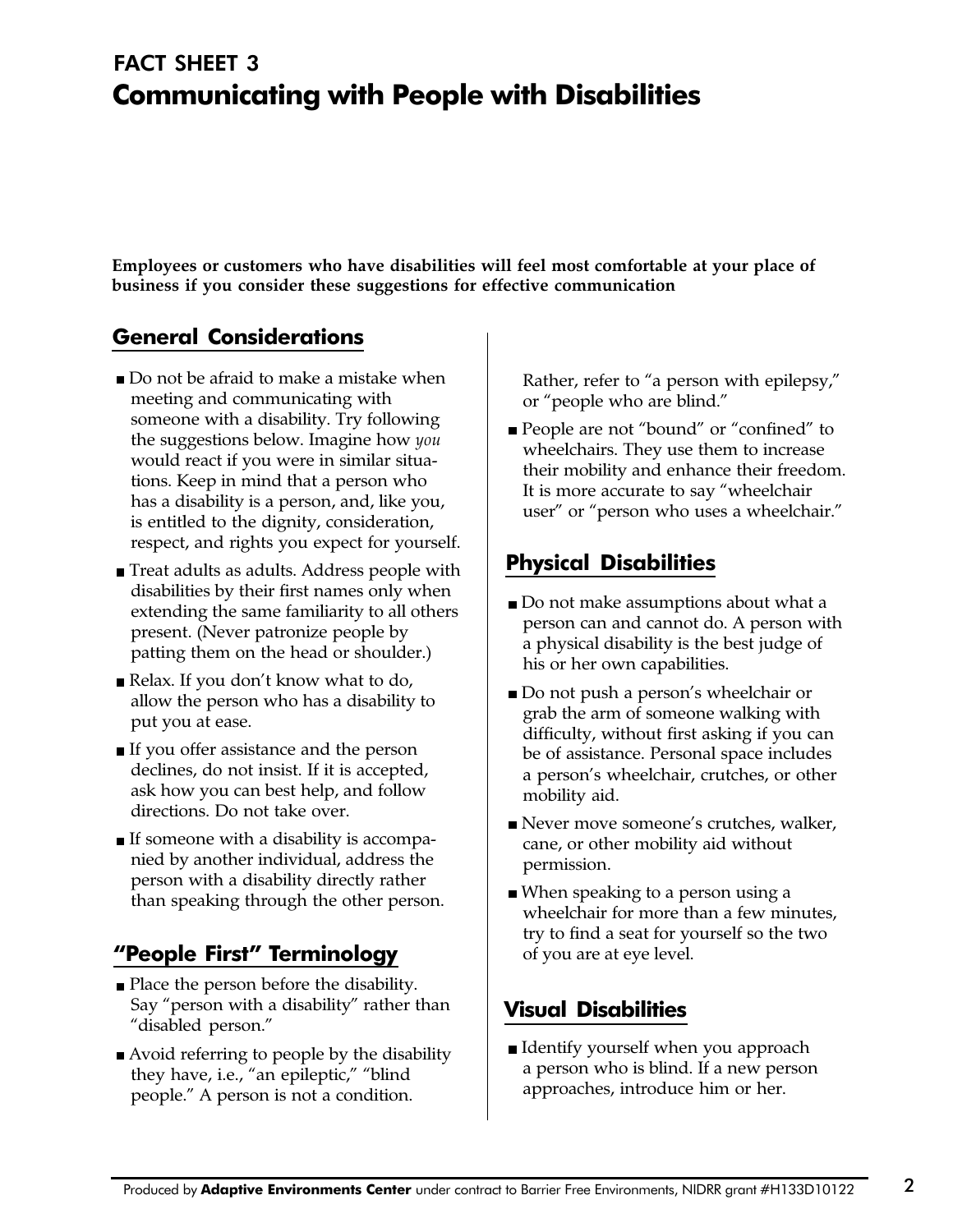- $\blacksquare$  It is appropriate to touch the person's arm lightly when you speak so that he or she knows you are speaking to him or her.
- Face the person and speak directly to him or her. Use a normal tone of voice.
- $\Box$  Don't leave without saying you are leaving.
- $\blacksquare$  If you are offering directions, be as specific as possible, and point out obstacles in the path of travel. Use clock cues ("The door is at  $2$  o'clock").
- Alert people who are blind or visually impaired to posted information.
- Never pet or otherwise distract a guide dog unless the owner has given you permission.
- You may offer assistance if it seems needed, but if your offer is declined, do not insist. If your offer is accepted, ask the person how you can best help.

#### Hearing Disabilities

- Ask the person how he or she prefers to communicate.
- ■If you are speaking through an interpreter, remember that the interpreter may lag a few words behind especially if there are names or technical terms to be fingerspelled so pause occasionally to allow him or her time to translate completely and accurately.
- Talk directly to the person who is deaf or hard of hearing, not to the interpreter. However, although it may seem awkward to you, the person who is deaf or hard of hearing will look at the interpreter and may not make eye contact with you during the conversation.
- Before you start to speak, make sure you have the attention of the person you are addressing. A wave, a light touch on the shoulder, or other visual or tactile signals are appropriate ways of getting the person's attention.
- Speak in a clear, expressive manner. Do not over-enunciate or exaggerate words.
- Unless you are specifically requested to do so, do not raise your voice. Speak in a normal tone; do not shout.
- To facilitate speechreading, face into the light, and keep your hands and other objects away from your mouth.
- If the person is speechreading, face the person directly and maintain eye contact. Don't turn your back or walk around while talking. If you look away, the person might assume the conversation is over.
- While you are writing a message for someone who is deaf or hard of hearing, don't talk, since the person cannot read your note and your lips at the same time.
- ■If you do not understand something that is said, ask the person to repeat it or to write it down. The goal is communication; do not pretend to understand if you do not.
- ■If you know any sign language, try using it. It may help you communicate, and it will at least demonstrate your interest in communicating and your willingness to try.

### Speech Disabilities

- Talk to people with speech disabilities as you would talk to anyone else.
- Be friendly; start up a conversation.
- ■Be patient; it may take the person a while to answer.